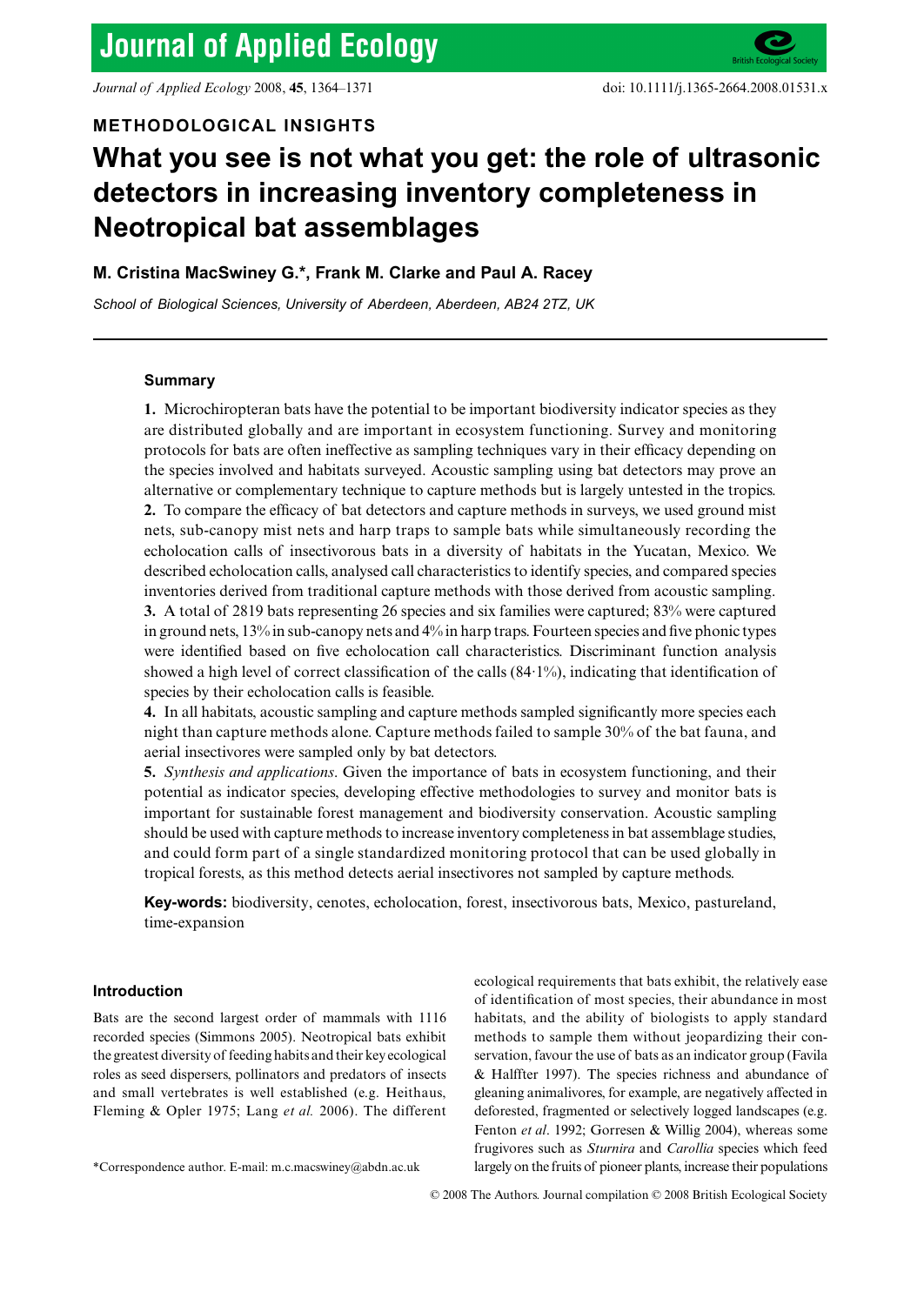in habitats dominated by such species (e.g. Estrada, Coates-Estrada & Meritt 1993; Clarke, Pio, & Racey 2005). Despite their value as bioindicators, at present there is a lack of long-term bat monitoring programmes globally and no common set of protocols developed to monitor bats. Determining effective and comprehensive methods for surveying and monitoring bats is an essential first step in developing monitoring protocols and conducting complete species inventories of habitats.

For more than 100 years, attempts have been made to inventory Neotropical bat faunas mainly by setting mist nets. However, mist nets set at ground level and in the forest canopy are heavily biased towards the capture of phyllostomid bats which are more easily captured than species in other families (Barnett *et al*. 2006). Thus, traditional sampling methods do not give a full representation of bat assemblages. Although studies of Neotropical bats assemblages using multiple capture techniques such as ground mist nets, canopy nets and harp traps (an array of stretched nylon lines that run vertically along the length of four metal frames, above an escape-proof collecting bag for bats; Francis 1989) have documented high species richness in some habitats, aerial insectivores are still under-represented among captures (Simmons & Voss 1998; Clarke, Rostant & Racey 2005; MacSwiney G. *et al*. 2007). Aerial insectivores often commute and forage above the forest canopy, and even when they are within the sampling range of nets and harp traps, they are able to easily detect and avoid such devices (Berry *et al*. 2004).

Bat detectors allow researchers to hear and subsequently visualize the ultrasonic echolocation calls of most species and, in Europe and North America, are regularly used to identify some species (e.g. Fenton & Bell 1979; Russ 1999). Acoustic sampling has rarely been conducted in the Neotropics (e.g. Rydell *et al*. 2002; Jung, Kalko & von Helversen 2007), and detailed descriptions of the echolocation calls of most of the Neotropical bat species are lacking. Bats are abundant and important components of vertebrate communities, and in particular, frugivores and insectivores play key roles in forest dynamics and regeneration. Their inclusion in management plans to conserve biodiversity and manage forests is hampered by incomplete species lists. The development of new sampling methods such as bat detectors, and the testing of their efficacy, is therefore essential and urgently required. Studies in a range of habitat types and environmental conditions are needed to test and compare the efficacy of acoustical sampling against traditional capture methods, in order to devise sampling methodologies and protocols which will increase inventory completeness (Moreno & Halffter 2000).

Ours is the first study to simultaneously compare acoustical sampling with the most commonly employed capture methods in a variety of natural and anthropogenic-modified habitats. We thus aimed to (i) describe the echolocation calls of free-flying insectivorous bats in the Yucatan Peninsula, (ii) test the efficacy of bat detectors at identifying species, and (iii) compare the effectiveness of the most commonly used sampling methods simultaneously with acoustical sampling in constructing species inventories in a range of habitat types.

## **Materials and methods**

#### CAPTURE METHODS

A total of 96 nights of fieldwork were conducted in 2003, 2004 and 2005 at eight localities in the north of the Yucatan Peninsula: two cenotes (water-filled sink-holes) in pastureland, two cenotes in rainforest and two sites without cenotes in each of these two vegetation types (for description of sites, see Supplementary Material Appendix S1). Each locality was sampled for six nights during both the dry and wet season. Sampling on consecutive nights at the same location was avoided. Each night, five 12·6 m mist nets of 36 mm mesh size, two-ply, and with four shelves (AFO Mist Nets, Manomet, Inc., Manomet, MA, USA.) were erected at ground level (0–3 m). A 12·3-m mist net modified to become an 8·3-m sub-canopy mist net (Avinet Inc., Dryden, NY, USA) was set following the method described by Clarke *et al*. (2005). A four-frame harp trap (Francis 1989) with an area of  $1.42 \text{ m}^2$  was set in trails. Nets and the harp trap were set at sunset, left open for an average of 7 h and monitored every 30 min. We estimated capture rate for each catching method by dividing the number of bats captured by the number of mist net hours (bats/mnh) or harp-trap hours (bats/hth). Mist net hours were calculated as the length of all nets set multiplied by the number of hours they were left open (Medellín 1993). We standardized catching methods to achieve an equal sampling effort among sites.

#### ACOUSTIC SAMPLING

Each night, echolocation calls were recorded with a Pettersson D980 bat detector (Pettersson Elektronik AB, Uppsala, Sweden) and stored using a Sony Walkman Professional WM-D6C recorder with TDK Type IV metal tapes. For a continuous period of 10 min, we set the bat detector to repeatedly record calls for 3 s of real time and time-expand these calls (10×). These time-expanded recordings were stored on Channel 1 of the Walkman. At the same time, the bat detector was also set to record in frequency division, and the output recorded on Channel 2 of the Walkman. Call characteristics were measured only from the time expansion recordings. This method of recording allowed only 9% of the real time to be recorded in each 10 min period (Jones, Vaughan & Parsons 2000). However, this protocol was standardized in all habitats which permitted comparison. The first recording period was carried out 30 min after sunset followed by the two subsequent sampling periods at hourly intervals. To minimize call variability and changes in detection due to habitat structure, we recorded the calls in open spaces. We are aware that recording the calls in open spaces reduces the detection of bats such as phyllostomids, which forage in cluttered habitats (Schnitzler & Kalko 1998). However, it is difficult to use bat detectors to sample phyllostomid bats because they produce low-intensity calls. In addition, their calls show low inter-specific variation (Vaughan *et al*. 2004) resulting in low classification rates in discriminant function analyses (D.V. Pio, F.M. Clarke and P.A. Racey, unpublished data). Consequently, we only used capture methods and not acoustic sampling to sample phyllostomid bats. In habitats with cenotes, the microphone was orientated towards the water and at the forested sites towards natural vegetation gaps. A tripod was used to maintain the bat detector at an angle of 45° from the horizontal at 1·3 m above-ground. To aid species identification, calls were analyzed with BatSound Pro 3·10 (Pettersson Elektronik AB, Uppsala, Sweden). Recordings from free-flying bats were identified by comparison with our echolocation call library constructed with captured individuals

© 2008 The Authors. Journal compilation © 2008 British Ecological Society, *Journal of Applied Ecology*, **45**, 1364–1371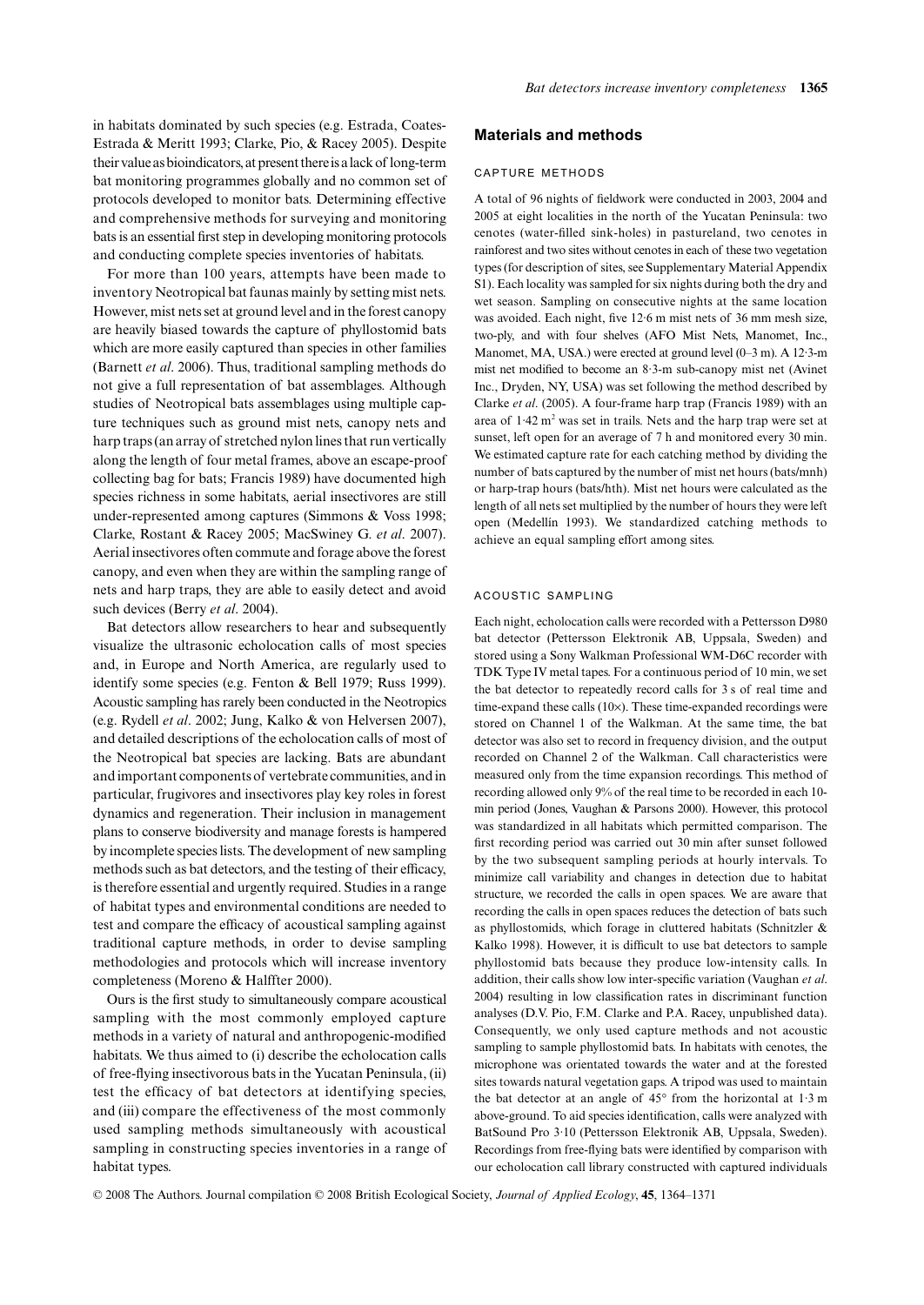(identified to species). Detailed description of the methods applied and species identification are summarized in Supplementary Material Appendix S1.

#### STATISTICAL ANALYSES

To assign confidence to identification of species, a discriminant function analysis (DFA) was performed. To construct the model, all call variables employed to visually separate and identify the species were used: frequency of maximum energy (FME), low frequency (LF), high frequency (HF), duration (DUR) and inter-pulse interval (IPI). We did not use data obtained from calls recorded from handreleased bats in the statistical analyses. Examination of covariance matrices with a Box's M test demonstrated that these were heterogeneous ( $F = 10.4$ ,  $P < 0.001$ ), therefore a quadratic discriminant analysis was performed. Cross-validation was used in the DFA. A multivariate analysis of variance (manova) was conducted to detect statistical significance of DFA analysis. Wilk's λ statistic and naive ranking were used to explain the importance of each variable in classification. Species accumulation curves were constructed to assess completeness of sampling effort with capture methods only and with capture plus acoustic methods at each habitat and at the landscape scale. To eliminate the influence of the order in which nights were added to the total, the sample was randomized 100 times using Species Richness and Diversity version 2·6 (Pisces Conservation Ltd., UK). We used a non-parametric Wilcoxon test to compare species richness per night determined by capture methods only and with these methods plus echolocation call analysis. Statistical analyses were performed with Minitab 14 (Minitab Inc., State College, PA, USA) and Brodgar version 2·5·1 (Highland Statistics Ltd, Newburgh, UK).

# **Results**

## CAPTURE METHODS

A total of 2819 bats of 26 species and six families was captured (Table 1). The Phyllostomidae was the best represented family with 17 species and members of this family accounting for 95% of the captures, whereas the Emballonuridae, Natalidae and Molossidae were each represented by only one species and relatively few captures. *Artibeus jamaicensis* Leach, 1821 was the most abundant species in all sites with 61–65% of captures. Eighty-three per cent of the bats were captured in ground mist nets, 13% in sub-canopy nets and 4% in harp traps (Table 2). We captured 16 species with more than one method, but five species were exclusively recorded in the ground mist nets, three species in the sub-canopy nets and two species in the harp traps (Table 1). Fifteen species of our captured species (57% of the assemblage) can be considered as rare (where rare species are those contributing  $\leq 0.5\%$ of the total captures), with four species being represented by a single individual (Table 1).

## GENERAL DESCRIPTION OF CALLS

A total of 2280 recorded minutes of calls from free-flying bats was analyzed. Fourteen species belonging to the families Emballonuridae, Mormoopidae, Molossidae and Vespertilionidae, and five phonic types belonging to the family Molossidae

were identified (Supplementary Material Table S1; Fig. 1). Most species consistently produced one type of call but some, such as *Saccopteryx bilineata* Temminck, 1838, *Molossus rufus* E. Geoffroy, 1805 and *Molossus sinaloae* J. A. Allen, 1906, displayed alternate high and low-frequency search phase calls. Molossid 5 produced two types of low frequency calls: one of short duration (Fig. 1c, M5c) and one of long duration (Fig. 1c, M5a), and a less common higher frequency call was also evident (Fig. 1c, M5b). These different types of calls are described but were not treated as different prior to the discriminant function analysis (see Supplementary Material Table S1).

Considerable variation in time and spectral characteristics was evident among species. The calls of *Pteronotus personatus* Wagner, 1843 had the highest FME with a mean of 80·1 kHz, whereas the call of Molossid 1 had the lowest FME with 15·7 kHz. Mean call duration of the species varied from 3·6 milliseconds (ms) for *Myotis keaysi* J. A. Allen, 1914 up to 65·6 ms for Molossid 5. Inter-pulse interval showed the greatest variation of all call characteristics measured, with coefficients of variation of up to 70%. *Nyctinomops laticaudatus* E. Geoffroy, 1805 showed the highest intraspecific variation in FME with a minimum of 23·3 kHz and a maximum of 31·1 kHz (Supplementary Material Table S1). For detailed description of species' calls, see Supplementary Material Appendix S2.

#### DISCRIMINANT FUNCTION ANALYSIS

Quadratic discriminant function analysis resulted in a 92·1% correct classification of the original data and 84·1% when cross-validated (Supplementary Material Table S2). manova showed that the model was significantly different from random (Wilk's  $\lambda = 0.001$ ,  $F = 93.7$ ,  $P < 0.001$ ). The calls of *Pteronotus parnellii* Gray, 1843, *Pteronotus davyi* Gray, 1838 and *Myotis keaysi* were 100% correctly classified. In contrast, for *Lasiurus intermedius* H. Allen, 1862, only 35% of the calls were correctly classified. The first three discriminant functions explain 98·6% of the total variance. To determine the importance of variables for discriminating between groups, a backward selection was performed. Wilk's λ statistic and naive ranking showed that the duration of the call and frequency of most energy were the most important variables discriminating between groups, whereas inter-pulse interval was the least important. In a further DFA analysis, removal of variables with lower discrimination power reduced the classification to 81·3% for the original data and 78·8% for the cross-validated data; thus, the best model for classification of all species relied on all five variables.

#### INVENTORY COMPLETENESS

The analysis of echolocation calls of free-flying bats revealed the presence of 11 insectivorous species not sampled by any of the capture techniques used to sample habitats (Table 1). Thus, harp traps and mist nets at ground level and in the canopy failed to sample 30% of the bat fauna, and this component was only sampled by bat detectors. The average number of

© 2008 The Authors. Journal compilation © 2008 British Ecological Society, *Journal of Applied Ecology*, **45**, 1364–1371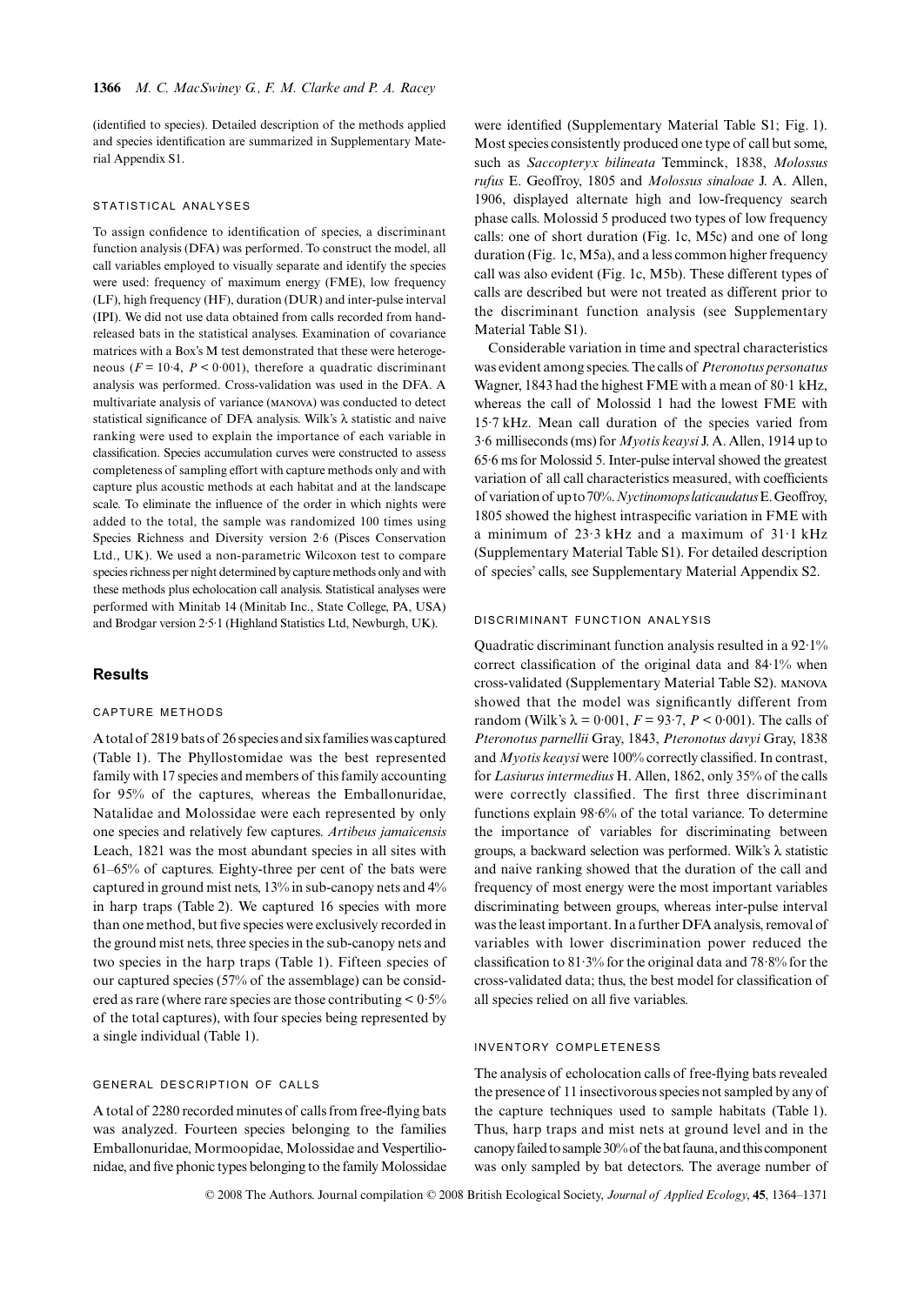**Table 1.** Checklist of species recorded in the north of the Yucatan Peninsula, Mexico, by capture methods (C) and acoustic methods (A). Species in boldface were recorded exclusively by acoustic methods. CENPAST, cenotes in pastureland; PAST, pastureland; CENFOR, cenotes in forest; FOR, forest

|                                 | Pastureland    |               | Forest        |               |  |
|---------------------------------|----------------|---------------|---------------|---------------|--|
| Taxon                           | Cenotes        | No cenotes    | Cenotes       | No cenotes    |  |
| Emballonuridae                  |                |               |               |               |  |
| Peropteryx macrotis             | A              | $\mathbf{A}$  | A             | $\mathbf{A}$  |  |
| Saccopteryx bilineata*†         |                | $\mathbf{A}$  | A             | C, A          |  |
| PHYLLOSTOMIDAE                  |                |               |               |               |  |
| Desmodontinae                   |                |               |               |               |  |
| Desmodus rotundus               | $\mathsf{C}$   | $\mathbf C$   |               | $\mathbf C$   |  |
| Diphylla ecaudata**             |                |               |               | $\mathbf C$   |  |
| Glossophaginae                  |                |               |               |               |  |
| Glossophaga soricina            | $\mathbf C$    | $\mathbf C$   | $\mathbf C$   | $\mathbf C$   |  |
| Phyllostominae                  |                |               |               |               |  |
| Chrotopterus auritus*†          | $\mathsf{C}$   |               |               |               |  |
| Lampronycteris brachyotis*†     |                |               | $\mathbf C$   | ${\bf C}$     |  |
| Lonchorhina aurita              |                |               | $\mathbf C$   | $\mathcal{C}$ |  |
| Micronycteris microtis          | $\mathbf C$    | $\mathbf C$   | $\mathsf{C}$  | $\mathbf C$   |  |
| Micronycteris schmidtorum*§     | $\mathbf C$    |               |               |               |  |
| Mimon cozumelae*                | $\overline{C}$ |               | $\mathbf C$   | $\mathbf C$   |  |
| Carolliinae                     |                |               |               |               |  |
| Carollia sowelli                |                |               | $\mathbf C$   | ${\bf C}$     |  |
| Carollia perspicillata*         |                | $\mathcal{C}$ | $\mathbf C$   | $\mathbf C$   |  |
| Stenodermatinae                 |                |               |               |               |  |
| Sturnira lilium                 | $\mathbf C$    | $\mathsf{C}$  |               | ${\bf C}$     |  |
| Artibeus jamaicensis            | $\mathbf C$    | $\mathbf C$   | $\mathbf C$   | $\mathcal{C}$ |  |
| Artibeus lituratus              | $\mathbf C$    | $\mathbf C$   | $\mathbf C$   | $\mathbf C$   |  |
| Artibeus phaeotis               | $\mathbf C$    | $\mathsf{C}$  | $\mathbf C$   | $\mathbf C$   |  |
| Centurio senex*†                | $\mathbf C$    |               | $\mathbf C$   | $\mathbf C$   |  |
| Chiroderma villosum*            | $\overline{C}$ | $\mathbf C$   | $\mathsf{C}$  | $\mathbf C$   |  |
| Mormoopidae                     |                |               |               |               |  |
| Mormoops megalophylla           | A              | A             | A             | A             |  |
| Pteronotus parnellii            | C, A           | C, A          | C, A          | C, A          |  |
| Pteronotus personatus           | A              |               | A             |               |  |
| Pteronotus davyi*               | C, A           | $\mathbf{A}$  | A             | C, A          |  |
| Natalidae                       |                |               |               |               |  |
| Natalus stramineus*§            | $\mathsf{C}$   | $\mathbf C$   | $\mathbf C$   | $\mathbf C$   |  |
| Molossidae                      |                |               |               |               |  |
| Molossus rufus* <sup>†</sup>    | A              | C, A          |               | A             |  |
| Molossus sinaloae               | A              |               | A             | A             |  |
| <b>Nyctinomops laticaudatus</b> | A              | $\mathbf{A}$  | A             | A             |  |
| <b>Molossid 1</b>               | A              |               | A             |               |  |
| <b>Molossid 2</b>               | A              | A             | A             | A             |  |
| Molossid 3                      | A              | A             | A             |               |  |
| Molossid 4                      | A              | A             | A             |               |  |
| Molossid 5                      | A              | A             |               |               |  |
| Vespertilionidae                |                |               |               |               |  |
| Eptesicus furinalis*†           | $\mathbf{A}$   | $\mathbf A$   | C, A          |               |  |
| Lasiurus ega*‡                  | $\mathbf A$    | C, A          | A             |               |  |
| Lasiurus intermedius            | $\mathbf A$    | $\mathbf{A}$  | $\mathbf{A}$  |               |  |
| Rhogeessa aeneus*†              | C, A           | C, A          | C, A          |               |  |
| Myotis keaysi                   | C, A           | A             | C, A          | C, A          |  |
|                                 | <b>CENPAST</b> | PAST          | <b>CENFOR</b> | <b>FOR</b>    |  |
| No. of species captured         | 17             | 14            | 17            | 20            |  |
| Species recorded acoustically   | 18             | 16            | 17            | 10            |  |
| Total no. of species            | 31             | $26\,$        | $30\,$        | 26            |  |
|                                 |                |               |               |               |  |

\*rare species (contributing < 0·5% of the total captures). Exclusively captured in: †ground level mist nets, ‡sub-canopy mist net, and §harp trap.

species sampled per night with capture methods and capture methods plus acoustic sampling was 4·5 and 10·3, 3·0 and 5·6, 5·5 and 9·7 and 5·3 and 6·12 for pastureland with cenotes, pastureland without cenotes, forest with cenotes and forest without cenotes, respectively. The number of species recorded per night with acoustic sampling in combination with capture methods was significantly higher than that recorded with capture methods alone. This was true for all habitats sampled

© 2008 The Authors. Journal compilation © 2008 British Ecological Society, *Journal of Applied Ecology*, **45**, 1364–1371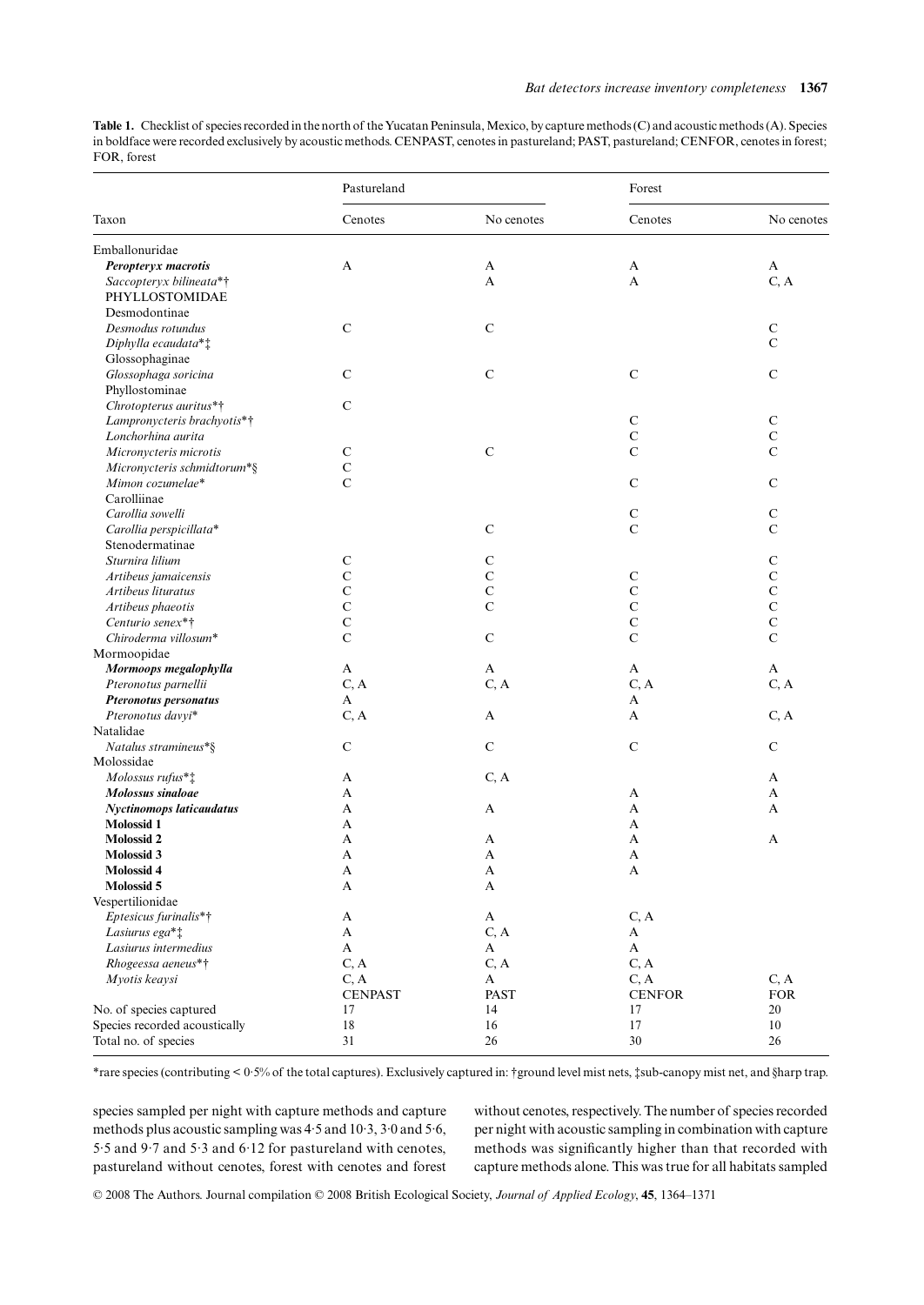| CENPAST, cenotes in pastureland; PAST, pastureland; CENFOR, cenotes in forest; FOR, forest |                  |    |         |                     |                  |    |           |          |                  |    |     |          |
|--------------------------------------------------------------------------------------------|------------------|----|---------|---------------------|------------------|----|-----------|----------|------------------|----|-----|----------|
| Habitat                                                                                    | Ground mist net  |    |         | Sub-canopy mist net |                  |    | Harp trap |          |                  |    |     |          |
|                                                                                            | $\boldsymbol{n}$ | S  | $mnh*$  | Bats/mnh            | $\boldsymbol{n}$ | S  | mnh       | Bats/mnh | $\boldsymbol{n}$ | S  | hth | Bats/hth |
| <b>CENPAST</b>                                                                             | 437              | 13 | 239 760 | 0.0018              | 56               |    | 32 640    | 0.0017   | 23               | 8  | 159 | 0.14     |
| <b>PAST</b>                                                                                | 158              | 9  | 241 920 | 0.0006              | 120              | 9  | 31 680    | 0.0036   | 8                | 3  | 164 | 0.04     |
| <b>CENFOR</b>                                                                              | 873              | 16 | 240 048 | 0.0036              | 113              | 9  | 31 776    | 0.0035   | 45               | 9  | 161 | 0.27     |
| <b>FOR</b>                                                                                 | 859              | 15 | 246 240 | 0.0034              | 88               | 10 | 32 448    | 0.0027   | 39               | 9  | 163 | 0.23     |
| Total                                                                                      | 2327             | 21 |         |                     | 377              | 16 |           |          | 115              | 13 |     |          |

**Table 2.** Sampling effort of the catching methods per habitat. *n*, number of bats captured; S, number of species; mnh, mist net hour; Bats/mnh, capture rate at number of bats captured divided by mist net hour; Bats/hth, capture rate at number of bats captured divided by harp-trap hour.

\*mnh is the product of length of all nets in metres multiplied by the number of hours nets were set.



**Fig. 1.** Spectrogram with typical search calls of the four families identified in the north of the Yucatan Peninsula. (a) Emballonuridae, (b) Mormoopidae, (c) Molossidae: Ms, *Molossus sinaloae*; Mr, *Molossus rufus*; Nl, *Nyctinomops laticaudatus*; M1, phonic type molossid 1; M2, phonic type molossid 2; M3, phonic type molossid 3; M4, phonic type molossid 4; M5, phonic type molossid 5; and (d) Vespertilionidae.

(all comparisons  $P < 0.01$ ) (Fig. 2). Acoustic sampling demonstrated that locally rare insectivorous species (< 0·5% of total captures) captured in only one habitat were present in most habitats and much more common than suggested by analysis of capture methods. A combination of acoustic sampling and capture methods recorded 37 species for the north of the Yucatan Peninsula (Table 1; Fig. 2).

## **Discussion**

We described and analysed the echolocation calls of bats and compared species inventories derived from traditional capture methods with those derived from acoustic sampling. Fourteen species and five phonic types belonging to the families Emballonuridae, Mormoopidae, Molossidae and Vespertilionidae were identified based on five echolocation call characteristics. Discriminant function analysis showed a high level of correct classification of the calls, indicating that identification of species by their echolocation calls is feasible. At all habitats, acoustic sampling and capture methods sampled significantly more species each night than capture methods alone. Capture methods failed to sample 30% of the bat fauna. This component, which consisted entirely of aerial insectivores, was sampled only by bat detectors.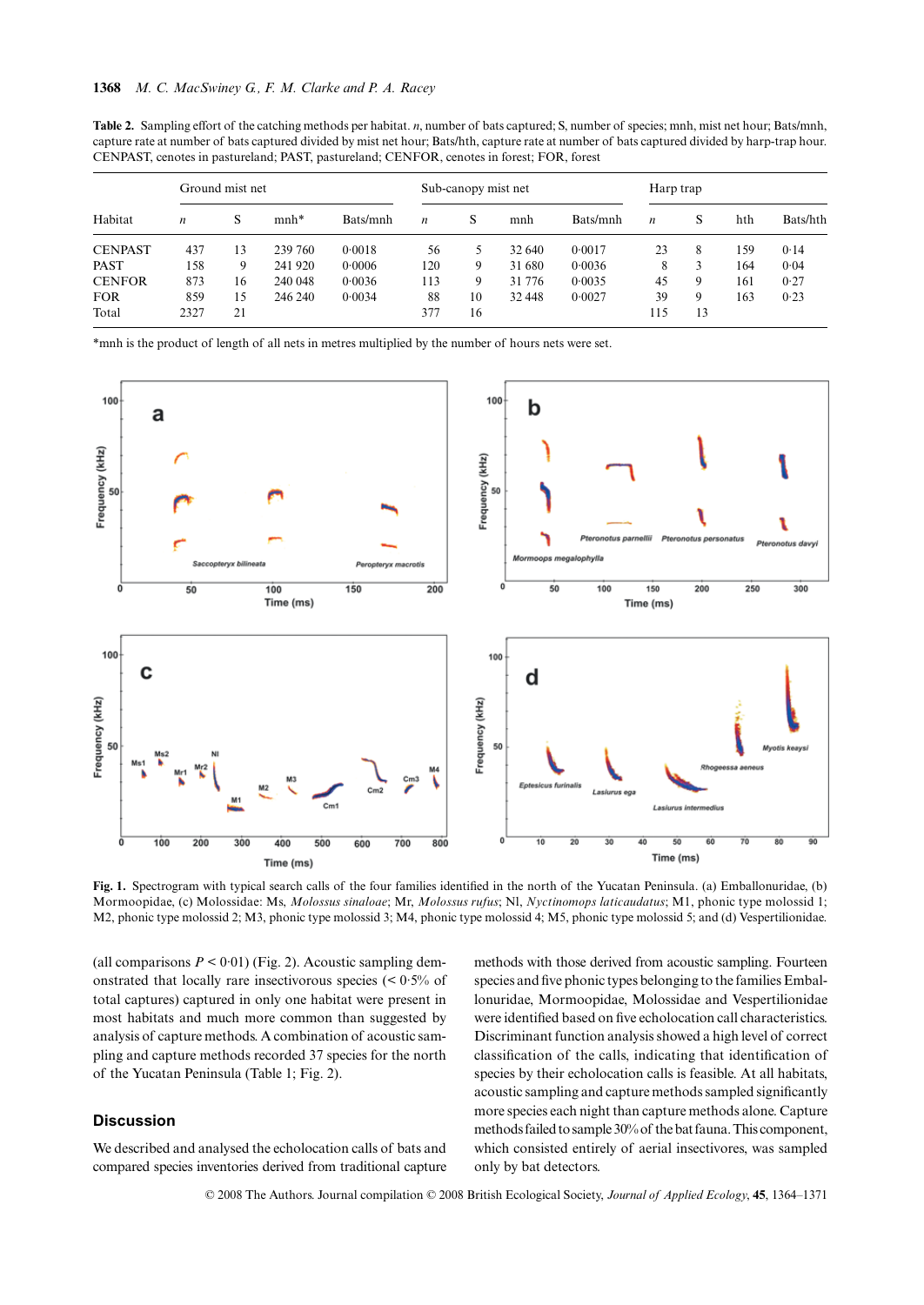

**Fig. 2.** Bat species accumulation curves for the four habitats sampled and landscape. Δ, species recorded with capture methods only; and •, species recorded with capture methods and acoustical sampling.

# SPECIES IDENTIFICATION

The correct identification to bat species was possible from the echolocation call characteristics of the bats we recorded. Most call parameters were consistent with those reported in the literature for the few species whose calls have been analysed (O'Farrell & Miller 1997, 1999; Rydell *et al*. 2002). Some differences were detected between our recorded calls and those published, particularly in call duration, for example, *Mormoops megalophylla* Peters, 1864 and *P. personatus* (O'Farrell & Miller 1997). Such differences are probably due to calls being recorded in habitats that differ in levels of background clutter (forest vs. open-space habitats) since clutter affects intra-specific call variability. Alternatively, reported differences in calls may be attributed to researchers using different recording systems (frequency division vs. timeexpansion).

In recent years, there has been a lively debate about the comparative efficiency of the frequency division (i.e. the Anabat system) and time expansion systems in detecting echolocation calls (O'Farrell, Gannon & Miller 1999; Fenton

2000). The bat detector's time expansion facility retains most information of the call in contrast to frequency division systems which often fail to detect all harmonics (Fenton 2000). This was particularly important in successfully identifying species in the present study, because observation of flight behaviour, an important factor discriminating species in the field (Kalko 1995), was not possible for many species. The strongest harmonics are, however, efficiently detected with frequency division recordings (O'Farrell & Miller 1999), and we were able to compare them with our time-expanded recordings.

#### ECHOLOCATION CALL DESIGN

Differences in call design among species can be explained by their different foraging habits. Within the Emballonuridae, *Peropteryx macrotis* Wagner, 1843, which forages mainly in open spaces, emits narrowband calls, whereas *S*. *bilineata*, which typically forages close to vegetation, also emits a narrowband call but with broadband components that helps to determine the position of prey relative to background clutter (Jung *et al*. 2007). Within the Mormoopidae, species displayed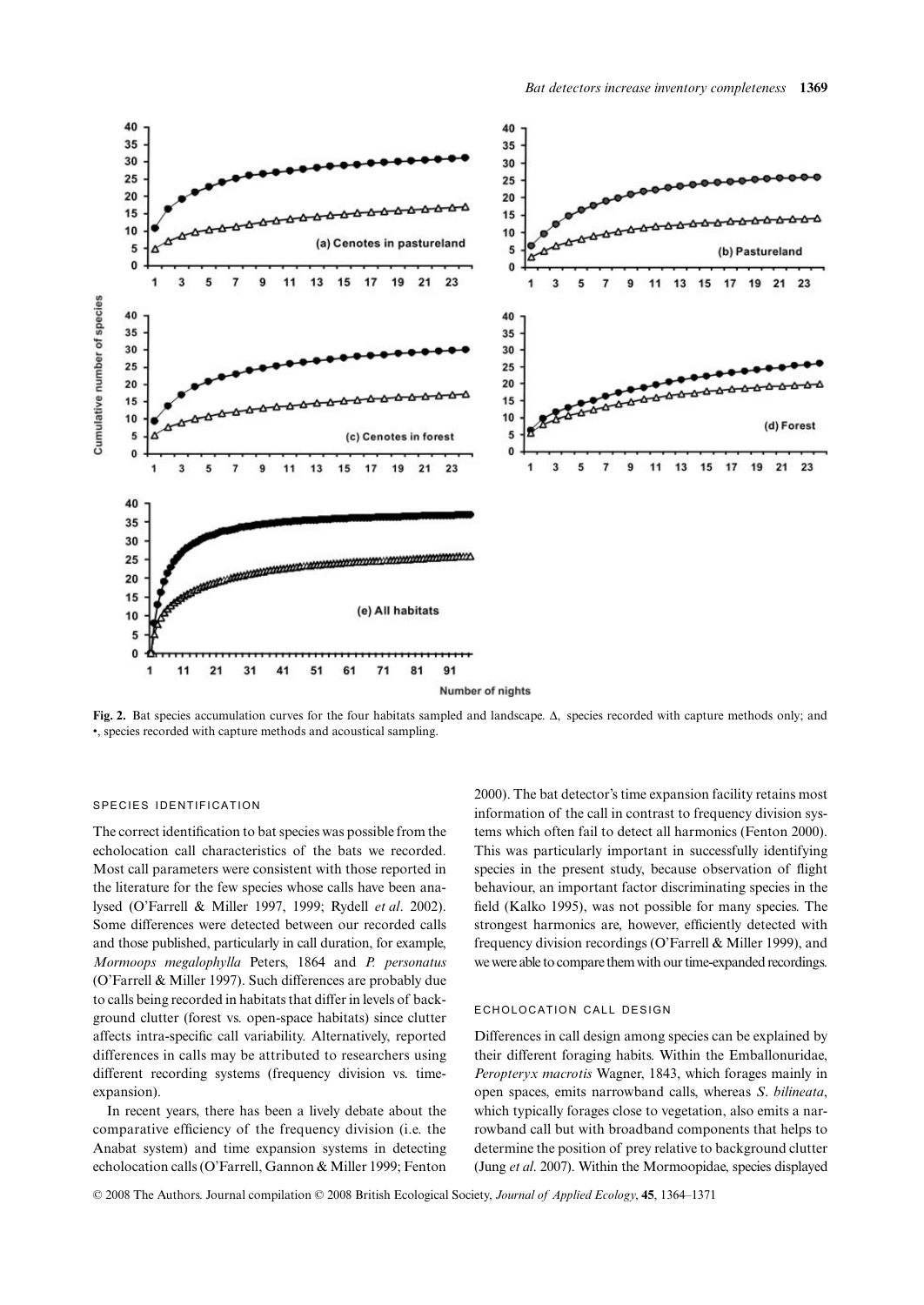multiharmonic calls of short duration, with the exception of *P*. *parnellii*. The calls of *P*. *parnellii* consist of a long narrowband component terminating with a broadband sweep, a signal design that gives this species not only high performance in target detection but also enables classification of targets in cluttered habitats (Jones & Teeling 2006). Species within the Molossidae displayed long narrowband or broadband–narrowband calls which are typically used for hunting in uncluttered or open spaces (Schnitzler & Kalko 1998). Finally, vespertilionids emitted broadband calls with a distinct shallow component (e.g. *Eptesicus furinalis* d'Orbigny 1847, *M*. *keaysi*) used for foraging when the background is cluttered (Schnitzler  $\&$ Kalko 1998).

# SAMPLING METHODS AND INVENTORY COMPLETENESS OF BAT ASSEMBLAGES

Exhaustive inventories of Neotropical bat faunas are not feasible objectives for short-term fieldwork: too many species are rare or hard to capture (Simmons & Voss 1998). Our results demonstrate that, with the addition of acoustic methods, new species are sampled at a faster rate than with the use of capture methods alone, and inventory completeness increased. This has important implications for sampling design as the use of bat detectors might reduce the time, effort and money required for surveys. Comparison between acoustic sampling and traditional sampling methods (mist netting and harp traps) conducted simultaneously every sampling night in the variety of habitats shows that insectivorous species, particularly within the family Molossidae, are under-sampled by netting methods. Mist nets were highly effective at capturing phyllostomids, whereas harp traps were effective at sampling mormoopids that forage close to the ground such as *P*. *parnellii* and *P*. *davyi*. However, species that fly and forage at higher altitudes, above the height of nets and harp traps (e.g. *M*. *sinaloae*, *N*. *laticaudatus*, molossid phonic types) were not caught. Other species such as *S. bilineata* and *P. macrotis* visually and/or acoustically detected the mist nets and harp traps, as we acoustically detected these bats flying close to but avoiding nets and harp traps.

It has been suggested that in the Neotropics where phyllostomids predominate, mist netting is the most appropriate sampling method (e.g. Fenton *et al*. 1992; Simmons & Voss 1998). Following the present analysis of the acoustic recordings of free-flying bats, the checklist of bats in northern Yucatan increased from 26 species, based on captures only, to 37 species. Twenty of these species are non-phyllostomids and were more easily recorded with acoustic sampling. These findings demonstrate that the use of traditional capture methods such as mist nets alone, would give a misleading picture of the bat assemblage and that only studies employing both multiple capture methods and acoustical sampling increase inventory completeness and produce representative species assemblages in habitats and landscapes. Accurate species lists and abundance estimates are essential to carry out effective forest management and conservation of bat diversity. In the Neotropics, this only can be achieved with the combination of both capture and

acoustic methods. We strongly recommend the adoption of acoustic sampling in all future studies of bat assemblages in the Neotropics.

## **Acknowledgements**

This study was funded by the Consejo Nacional de Ciencia y Tecnología, Mexico (no.168790) and the University of Aberdeen. We thank B. Bolívar, P. Vilchis, J. Pech, C. Gelati and many other field assistants for invaluable help, and owners and staff of the El Eden Ecological Reserve, Santa María Ranch and private ranches for their hospitality.

#### **References**

- Barnett, A.A., Sampaio, E.M., Kalko, E.K.V., Shapley, R.L., Fischer, E., Camargo, G. & Rodríguez-Herrera, B. (2006) Bats of Jaú National Park, central Amazonia, Brazil. *Acta Chiropterologica*, **8**, 103–128.
- Berry, N., O'Connor, W., Holderied, M.W. & Jones, G. (2004) Detection and avoidance of harp traps by echolocating bats. *Acta Chiropterologica*, **6**, 335– 346.
- Clarke, F.M., Pio, D.V. & Racey, P.A. (2005) A comparison of logging systems and bat diversity in the Neotropics. *Conservation Biology*, **19**, 1194–1204.
- Clarke, F.M., Rostant, L.V. & Racey, P.A. (2005) Life after logging: postlogging recovery of a Neotropical bat community. *Journal of Applied Ecology*, **42**, 409–420.
- Estrada, A., Coates-Estrada, R. & Meritt, Jr., D. (1993) Bat species richness and abundance in tropical rain forest fragments and in agricultural habitats at Los Tuxtlas, Mexico. *Ecography*, **16**, 309–318.
- Favila, M.E. & Halffter, G. (1997) The use of indicator groups for measuring biodiversity as related to community structure and function. *Acta Zoológica Mexicana, nueva serie*, **72**, 1–25.
- Fenton, M. B. (2000) Choosing the 'correct' bat detector. *Acta Chiropterologica*, **2**, 215–224.
- Fenton, M.B. & Bell, G.P. (1979) Echolocation and feeding behaviour in four species of *Myotis* (Chiroptera). *Canadian Journal of Zoology*, **57**, 1271–1277.
- Fenton, M.B., Acharya, L., Audet, D., Hickey M.B., Merriman, C., Obrist, M.K. & Syme, S.M. (1992) Phyllostomid bats (Chiroptera: Phyllostomidae) as indicators of habitat disruption in the Neotropics. *Biotropica*, **24**, 440– 446.
- Francis, C.M. (1989) A comparison of mist nets and two designs of harp traps for capturing bats. *Journal of Mammalogy*, **70**, 865–870.
- Gorresen, P.M. & Willig, M.R. (2004) Landscape responses of bats to habitat fragmentation in Atlantic forest of Paraguay. *Journal of Mammalogy*, **85**, 688–697.
- Heithaus, E.R., Fleming, T.H. & Opler, P.A. (1975) Foraging patterns and resource utilization in seven species of bats in a seasonal tropical forest. *Ecology*, **56**, 841–854.
- Jones, G. & Teeling, E.C. (2006) The evolution of echolocation in bats. *Trends in Ecology & Evolution*, **21**, 149–156.
- Jones, G., Vaughan N. & Parsons, S. (2000) Acoustic identification of bats directly sampled and time expanded recordings of vocalisations. *Acta Chiropterologica*, **2**, 155–170.
- Jung, K., Kalko, E.K.V. & von Helversen, O. (2007) Echolocation calls in Central American emballonurid bats: signal design and call frequency alternation. *Journal of Zoology (London)*, **272**, 125–137.
- Kalko, E.K.V. (1995) Echolocation signal design, foraging habitats and guild structure in six neotropical sheath-tailed bats (Emballonuridae). *Symposia of the Zoological Society of London*, No. 67, 259–273.
- Lang, A.B., Kalko, E.K.V., Römer, H., Bockholdt, C. & Dechmann, D.K.N. (2006) Activity levels of bats and katydids in relation to the lunar cycle. *Oecologia*, **146**, 659–666.
- MacSwiney G., M.C., Vilchis, P., Clarke, F.M. & Racey, P.A. (2007) The importance of cenotes in conserving bat assemblages in the Yucatan, Mexico. *Biological Conservation*, **136**, 499–509.
- Medellín, R.A. (1993) Estructura y diversidad de una comunidad de murciélagos en el trópico húmedo mexicano. *Avances en el Estudio de los Mamíferos de México* (eds R.A. Medellín & G. Ceballos), pp. 333–350. Publicaciones Especiales, Asociación Mexicana de Mastozoología, México.
- Moreno, C.E. & Halffter, G. (2000) Assessing the completeness of bat biodiversity inventories using species accumulation curves. *Journal of Applied Ecology*, **37**, 149–158.
- O'Farrell, M.J., Gannon, W.L. & Miller, B.W. (1999) Confronting the dogma: a reply. *Journal of Mammalogy*, **80**, 297–302.